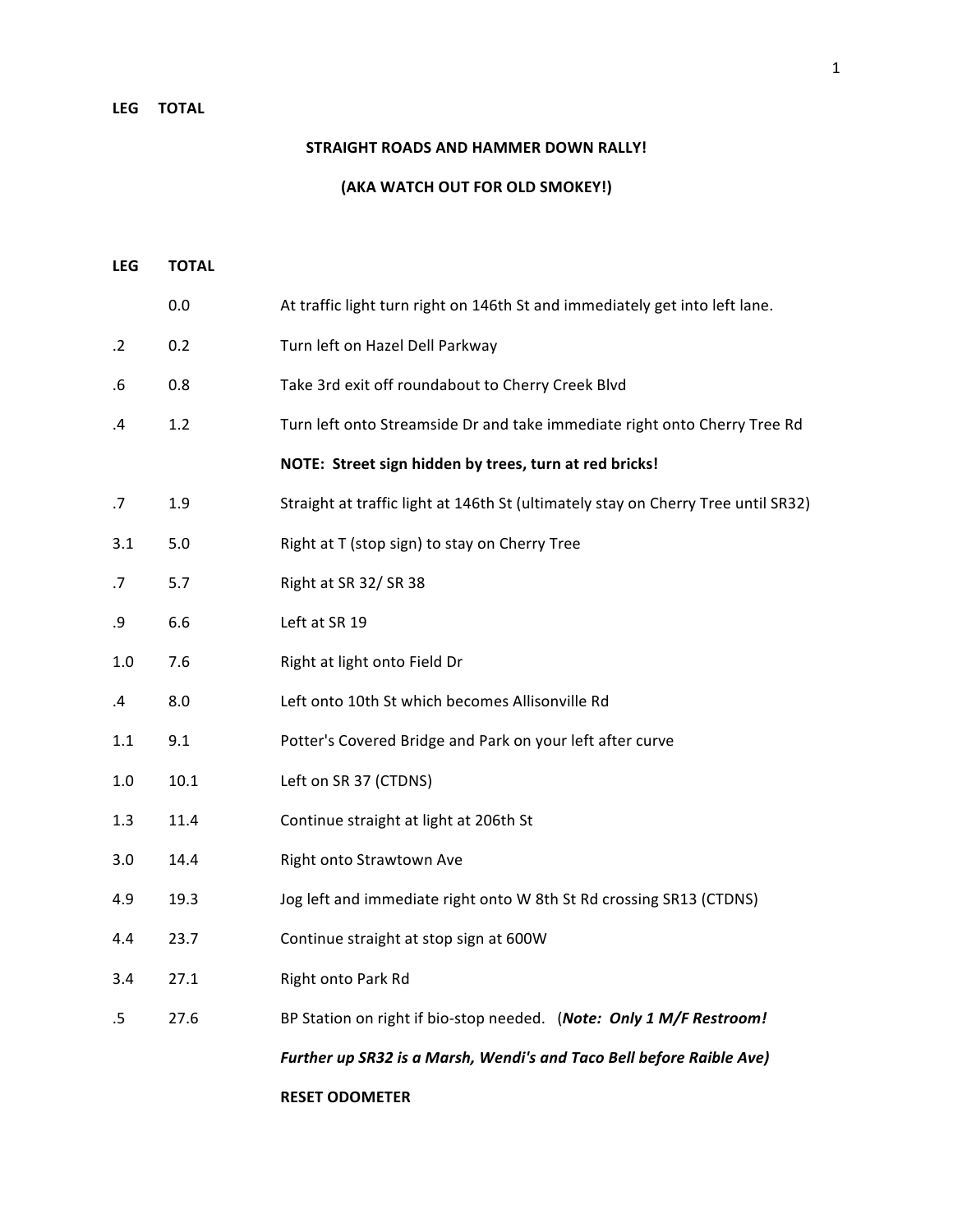| 0.0       | 0.0     | Left at traffic light onto SR32                                                      |
|-----------|---------|--------------------------------------------------------------------------------------|
| 1.0       | $1.0\,$ | Left onto Raible Ave                                                                 |
| 2.3       | 3.3     | Left on W Cross St which becomes 200N                                                |
| 4.1       | 7.4     | At T left onto 600 W (CTDNS)                                                         |
| 8.        | 8.2     | Right onto W 8th St Rd (wave and flash your lights at all the Miatas behind you)     |
| 4.4       | 12.6    | Jog left and right at SR 13 (CTDNS) to stay on 8th St Rd                             |
| 4.9       | 17.5    | Continue straight at SR 37 (CTDNS) -- now on Strawtown Ave which becomes<br>234th St |
| 2.4       | 19.9    | Left onto Overdorf                                                                   |
| 1.4       | 21.3    | Left onto 221st St at stop sign (CTDNS)                                              |
| 8.        | 22.1    | Bear right onto Riverwood Ave                                                        |
| 1.5       | 23.6    | Straight at 206th St (CTDNS)                                                         |
| 1.4       | 25.0    | Straight at Cumberland Rd (CTDNS) -- becomes Edith Ave                               |
| 1.6       | 26.6    | Left onto 206th St at stop sign (CTDNS)                                              |
| $.5\,$    | 27.1    | Straight through traffic light at SR 19 (CTDNS)                                      |
| 1.1       | 28.2    | Right onto Hague Rd                                                                  |
| $\cdot$ 2 | 28.4    | Enter roundabout and take 2nd exit onto Carrigan Rd                                  |
| 1.2       | 29.6    | Right onto Schulley Rd                                                               |
| 1.5       | 31.1    | Left onto 226th St                                                                   |
| 1.3       | 32.4    | At "T" take a left onto Cammack Rd                                                   |
| $\cdot$ 2 | 32.6    | Right onto 225th St                                                                  |
| 1.3       | 33.9    | At "T" take left onto Gifford Ave                                                    |
| .9        | 34.8    | Left onto Anthony Rd                                                                 |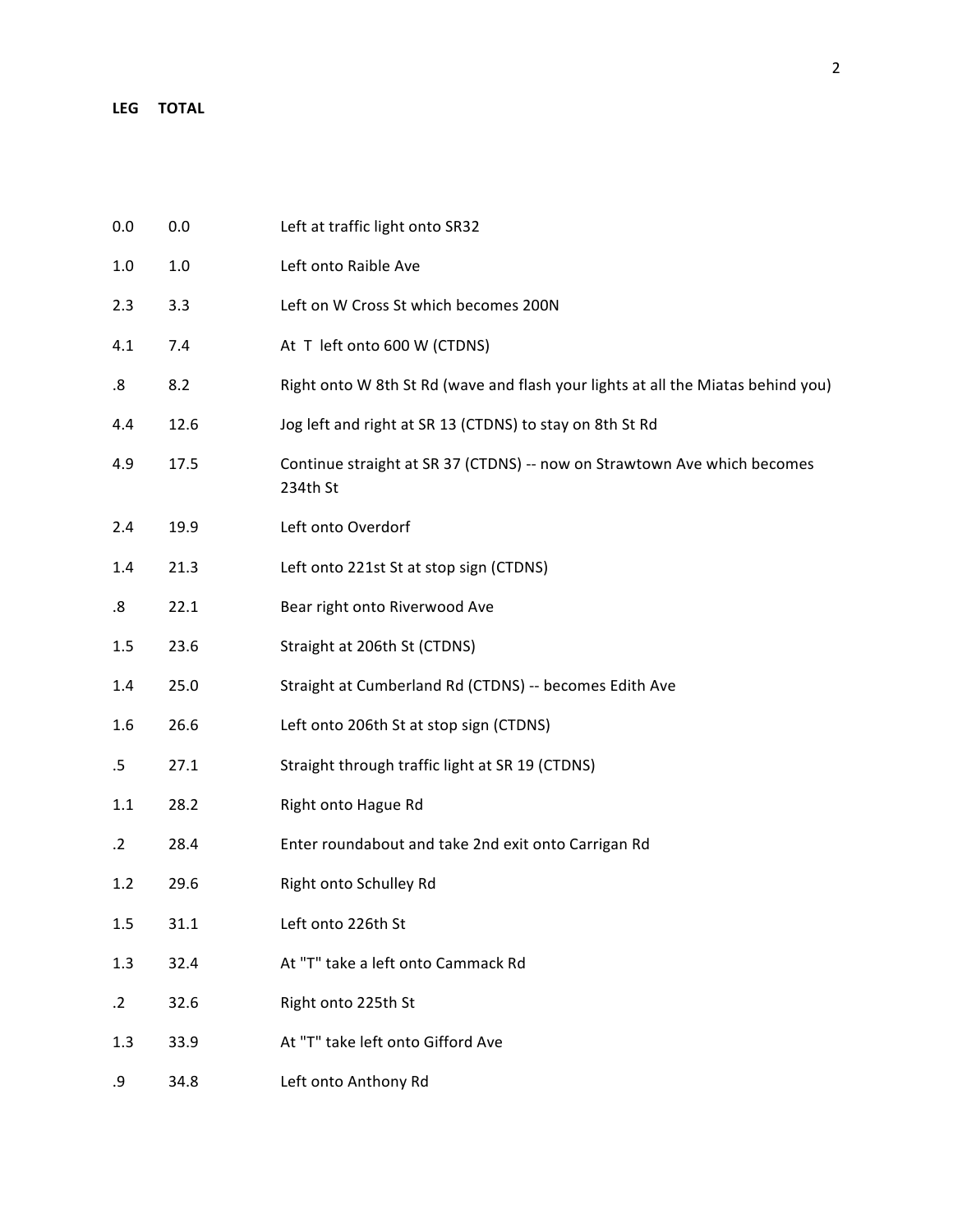| <b>LEG</b> | <b>TOTAL</b> |                                                                                                                                                                      |
|------------|--------------|----------------------------------------------------------------------------------------------------------------------------------------------------------------------|
| $\cdot$    | 35.2         | Straight at stop sign at E 216th St                                                                                                                                  |
| 1.0        | 36.3         | Right onto SR 38                                                                                                                                                     |
| 2.3        | 38.6         | Left onto Oak Ridge Rd ---                                                                                                                                           |
|            |              | IMPORTANT NOTE: STREET SIGN DISAPPEARED, WATCH YOUR MILEAGE!                                                                                                         |
| 1.1        | 39.7         | Left at "T" onto 206th St (becomes Cox Ave)                                                                                                                          |
| $.5\,$     | 40.2         | Right onto Tomlinson Rd                                                                                                                                              |
| .5         | 40.7         | Right onto 199th St (Caution: 2 GROUPS OF BAD POTHOLES! ONE GROUP<br>RIGHT AFTER TURN ONTO 199TH, SECOND AFTER CURVES! THOUGHT THEY'D<br><b>BE REPAIRED BY NOW!)</b> |
| 1.3        | 42.0         | At "T" turn left onto Horton Rd                                                                                                                                      |
| .8         | 42.8         | Right onto E 191st St (Grand Park)                                                                                                                                   |
| $\cdot$ .2 | 43.0         | Right onto Spring Mill Rd                                                                                                                                            |
| .3         | 43.3         | Hard left curve becomes W 193rd St                                                                                                                                   |
| 1.5        | 44.8         | Left onto Eagletown Rd                                                                                                                                               |
| 1.8        | 46.6         | Right onto SR 32                                                                                                                                                     |
| $\cdot$ .2 | 46.8         | Left on Washington St S and immediate right onto Little Eagle Creek Ave                                                                                              |
| 2.1        | 48.9         | At stop sign at "T" (159th St to left) turn right to stay on Little Eagle Creek Ave                                                                                  |
| 1.9        | 50.8         | Right onto W 146th St                                                                                                                                                |
| .4         | 51.2         | Across from Union Elementary School left to Willow Springs Dr                                                                                                        |
| .2         | 51.4         | Enter roundabout and take 2nd exit to Willow Springs Dr                                                                                                              |
| 1.3        | 52.7         | Right onto Willow Ridge Dr                                                                                                                                           |
| .5         | 53.2         | Left on Willow Rd and continue through a series of small roundabouts and stop<br>signs until Willow Rd becomes 131st St                                              |
| 1.6        | 54.8         | Continue straight on 131st St through roundabout at Shelborne Rd                                                                                                     |
| 1.0        | 55.8         | At roundabout on Towne Rd take 2nd exit to stay on 131st St                                                                                                          |
| 1.1        | 56.9         | Enter next roundabout at Ditch Rd and take 3rd exit to head north on Ditch                                                                                           |